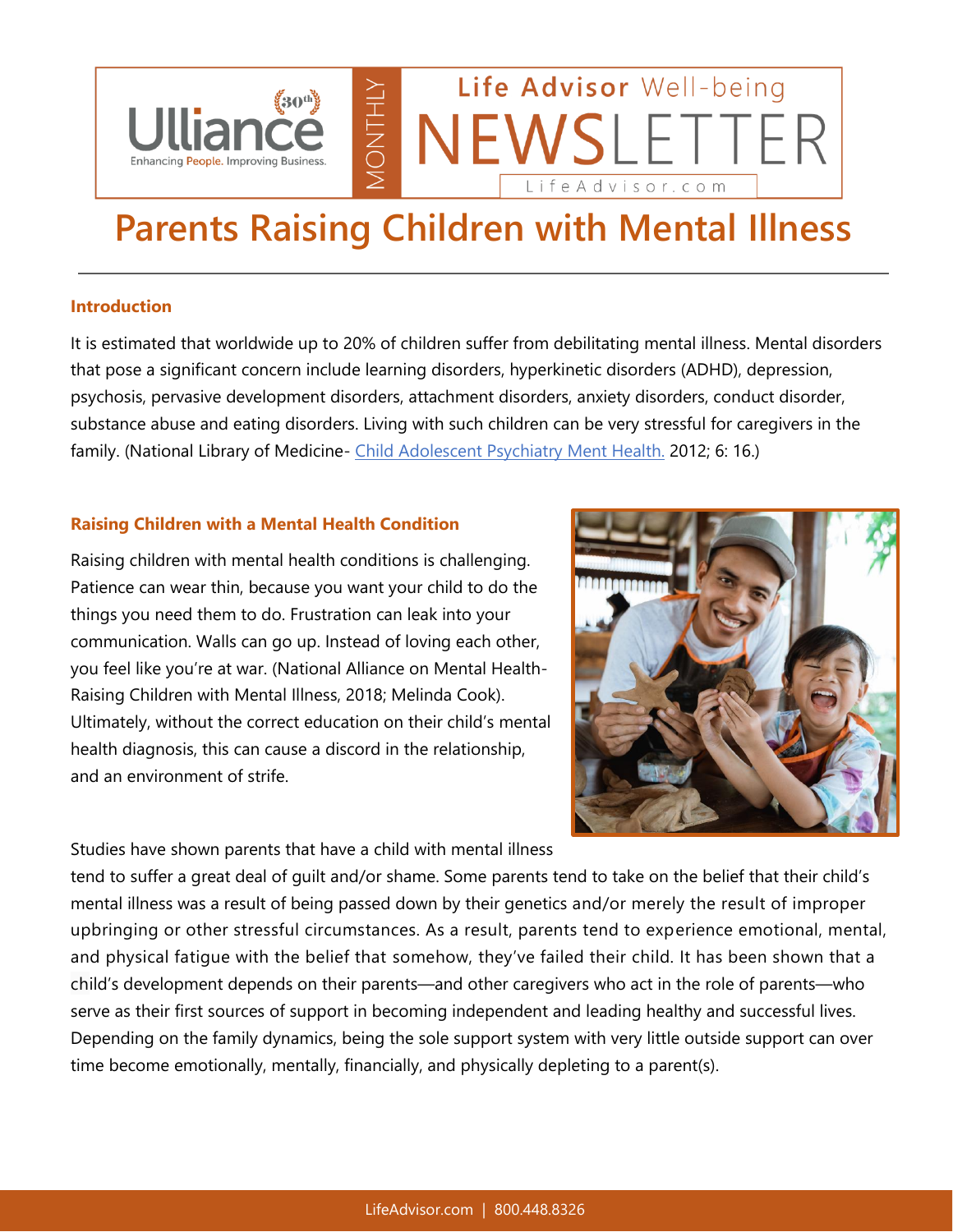



#### **Things to Consider and Remember When You're the Caregiver**

A few things to consider while occupying the parent/caregiver role. Common and important themes include:

- Two common emotions parents/caregivers experience is guilt and shame. Guilt and shame tend to hinder parents from getting involved in treatment and are unnecessary emotional burdens. Serious mental disorders are typically the result of brain-based and biological factors that are beyond a parent and/or their child's control. While it's the parent's responsibility to help get the best care for their child, parents tend to take the burden of guilt. To successfully seek out and obtain care for your child you must be willing to be honest with your family/supports and child about the diagnosis so everyone can support treatment in a healthy and productive way.
- Give yourself and everyone a break. You, your providers, your child, and your family are all going to make mistakes. There is much we are still learning about how to respond to each child's unique needs. Take a breath, speak up when you have a concern, resolve the problem, and then get back to it. This is a great lesson for a child.
- Educate yourself from reliable sources about your child's diagnosis. While not all children experience the same mental illness in the same way, being able to anticipate possible symptoms and treatment recommendations provides reassurance that there is light at the end of the tunnel.
- Remember, not all mental illnesses are the same. Some can be treated and, with good self-care, may not return. Others will be life-long, with reoccurring symptoms that require ongoing services to manage symptoms. In all cases, even individuals with the most serious mental illnesses can substantially improve their health and wellness and lead meaningful, productive, and happy lives.
- Ask good questions. Science about treating mental illness has improved over the past decade. If your provider is not using evidenced-based treatment, ask why. There may be a good reason, or you may opt for a second opinion. If you are exhausted and need more support than what your family and community can provide, consider asking your provider about respite services or some other higher level of care for your child. Don't try to be superhuman - it could be dangerous.

## **Taking Care of Yourself**

Taking care of yourself helps your child's recovery because it demonstrates that things like rest, socializing and eating well are key to overall health and wellness. It also helps you to be at your best when your child needs it and helps prevent responding in an emotional or fatigued state. Here are some tips:

- Think small. Even regular, brief walks, short conversations, and an occasional night out with friends can make a difference.
- Get help from trustworthy friends and family. It gives them something important to contribute and makes them feel helpful.



• Find a local parent support group. Two such organizations, National Alliance on Mental Illness (NAMI) and Mental Health America (MHA), have local organizations across the country. Some churches, behavioral health organizations and hospitals also have these types of groups. Services are usually free and offer support that both parents, siblings and extended family members find helpful. They